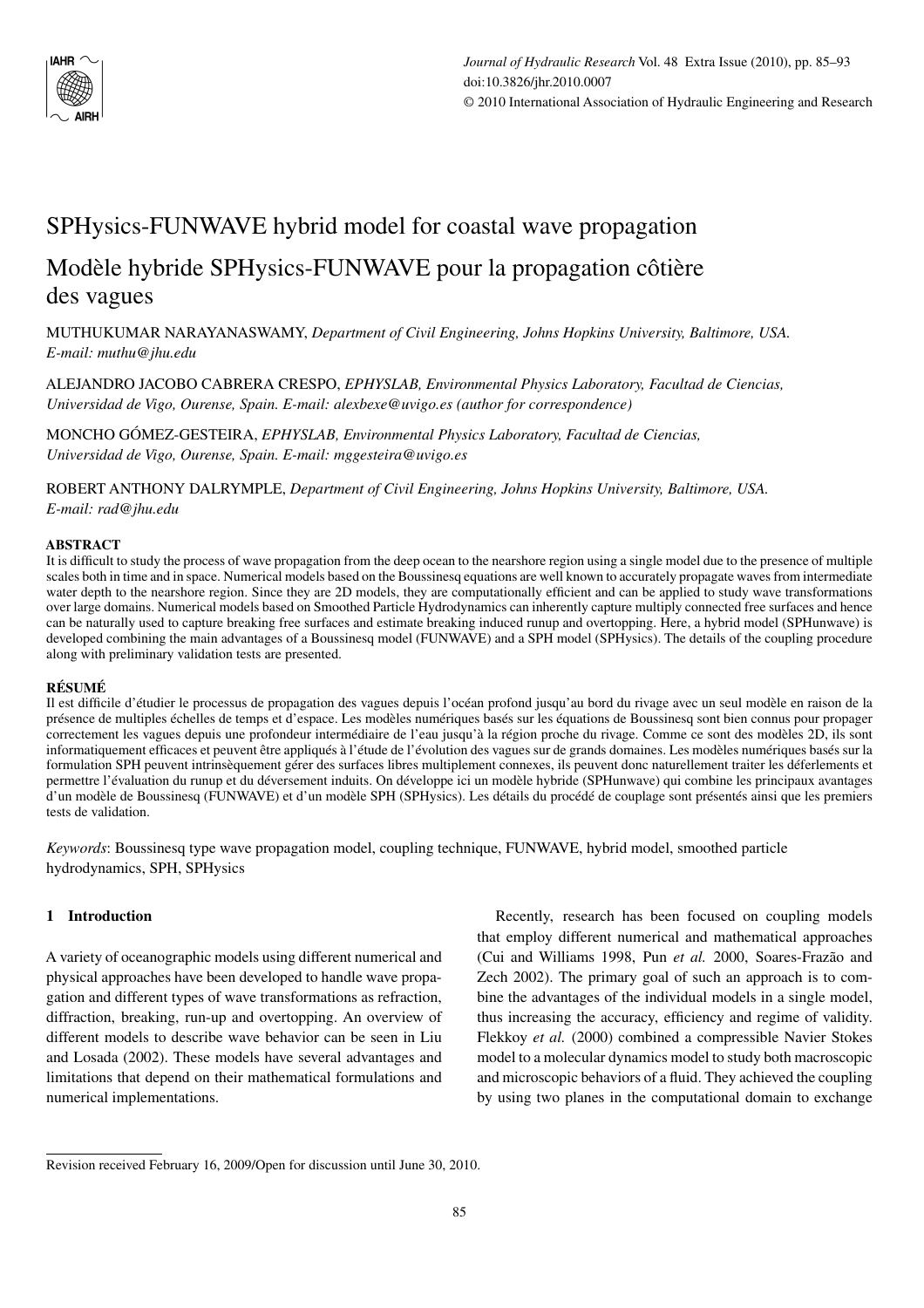information between the models about mass and momentum flux. A similar hybrid model was developed by Nie *et al.* (2004) wherein they used an overlap region to exchange information between the models. They used a constrained dynamics approach that ensured mass and momentum conservation. In coastal engineering, Sitanggang *et al.* (2006) have coupled a Boussinesq model and a Reynolds Averaged Navier Stokes (RANS) model. They have used this model successfully to simulate solitary wave propagation and standing waves.

Depth averaged models such as models based on the nonlinear shallow water equations, and Boussinesq equations are widely used to describe wave transformation from the offshore to the nearshore region. They have been successfully used to study tsunami propagation, wave induced nearshore currents and run-up. These models are attractive because they can accurately describe wave propagation, and are computationally efficient when compared to fully three dimensional models. This makes it feasible to use such models to study wave transformation over large domains. However, using these models it is difficult to study the details of 3D flow features such as those observed during the wave breaking process.

A new approach that combines the advantages of two existing wave propagation models is proposed. This hybrid model couples the finite difference Boussinesq model FUNWAVE (Kirby *et al.* 1998) to SPHysics (Gómez-Gesteira *et al.* 2009), a Smoothed Particle Hydrodynamics (SPH) model. The aim of this paper is the development of a hybrid model that employs FUNWAVE for wave propagation in the offshore region and uses SPHysics to handle wave transformation in the nearshore. The methodology of coupling the two models is presented and the results from a simulation of solitary wave propagation in a tank with constant depth are discussed.

#### **2 Coupling model**

#### 2.1 *Boussinesq models: FUNWAVE*

The standard form of the Boussinesq equations were derived by Peregrine (1967) for variable depth assuming that both frequency dispersion and nonlinearity were weak and comparable. Alternative forms of Boussinesq equations have been derived by Madsen *et al.* (1991), Nwogu (1993) and Wei *et al.* (1995) to extend the validity of the method and include new physics. Numerical results based on Boussinesq approach, both on its standard or extended formulations have shown a high accuracy when compared with experimental data (Stansby 2003).

There are two dimensionless parameters that are important to describe the characteristics of long wave models. These are  $\varepsilon = ah^*$  and  $\mu^* = kh$ , where *a* is the incident wave amplitude,  $h^*$ is the reference water depth and *k* is the reference wave number. Wei and Kirby (1995) derived a set of Boussinesq equations to include all nonlinear terms and dispersive terms to order  $\mu^*$ <sup>2</sup> and  $\epsilon \mu^{*2}$ . This ensured that these equations were fully nonlinear with respect to the assumptions made i.e. all the terms, arising out of the expansion of the linear dispersion relationship, describing the nonlinear effects were included. A finite difference model

of these fully nonlinear Boussinesq equations called FUNWAVE was developed by them and is used as the Boussinesq model in this paper. A detailed description and validation tests of the model can be found in the FUNWAVE manual (Kirby *et al.* 1998).

The fully nonlinear Boussinesq equations solve the surface elevation *η* and the velocity field  $u_\alpha = u(x, z_\alpha)$  evaluated at a arbitrary elevation  $z = z_\alpha(x)$  and are given by

$$
\eta_t + \nabla \cdot M = 0 \tag{1}
$$

$$
u_{\alpha t} + (u_{\alpha} \cdot \nabla)u_{\alpha} + g \nabla \eta + V_1 + V_2 = 0 \tag{2}
$$

where  $u\alpha = u(x, z\alpha)$  and the subscript '*t*' represent the partial time derivative.

A right handed coordinate system is chosen such that *x* is the horizontal coordinate and the positive *z*-axis is directed upwards with  $z = 0$  on the still water surface.

The terms  $M$ ,  $V_1$ ,  $V_2$  are given by

$$
M = M_1 + M_2 \tag{3}
$$

$$
M_1 = (h^* + \eta)u_\alpha \tag{4}
$$

$$
M_2 = (h^* + \eta) \left\{ \left[ \frac{1}{2} z_\alpha^2 - \frac{1}{6} (h^{*2} - h^* \eta + \eta^2) \right] \nabla (\nabla u_\alpha) + \left[ z_\alpha + \frac{1}{2} (h^* - \eta) \right] \nabla \left[ \nabla (h^* u_\alpha) \right] \right\}
$$
(5)

$$
V_1 = \frac{1}{2} z_{\alpha}^2 \nabla (\nabla u_{\alpha t}) + z_{\alpha} \nabla \left[ \nabla (h^* u_{\alpha t}) \right]
$$

$$
- \nabla \left[ \frac{1}{2} \eta^2 \nabla u_{\alpha t} + \eta \nabla (h^* u_{\alpha t}) \right]
$$

$$
V_2 = \nabla \left\{ (z_{\alpha} - \eta) (u_{\alpha} \cdot \nabla) \left[ \nabla (h^* u_{\alpha}) \right] + \frac{1}{2} (z_{\alpha}^2 - \eta^2) (u_{\alpha} \cdot \nabla) (\nabla u_{\alpha}) \right\}
$$
(6)

$$
+\frac{1}{2}\nabla\left\{\left[\nabla(h^*u_{\alpha t})+\eta\nabla\cdot u_{\alpha}\right]^2\right\}\tag{7}
$$

 $M_2$ ,  $V_1$ ,  $V_2$  are the additional terms that account for the nonlinear and dispersive effects and are obtained as a result of the approximation of the form of the velocity potential. It is clear that neglecting  $M_2$ ,  $V_1$ ,  $V_2$  would reduce the system to a set of nonlinear shallow water equations. In these equations, the value of the free parameter  $z_\alpha$  needs to be specified. By minimizing the errors between the linear dispersion relationship obtained from the standard Boussinesq equations and the linear dispersion relationship of Stokes waves, Nwogu (1993) suggested that  $z_\alpha = -0.531h(x)$ be used to obtain a best fit for the phase velocities.

#### 2.2 *SPH models: SPHysics code*

 $^{+}$ 

SPHysics is a Smoothed Particle Hydrodynamics (SPH) model of the Navier-Stokes equations (Monaghan 1992) developed to study free-surface flows. It is the product of a collaborative effort amongst researchers at the Johns Hopkins University (US), the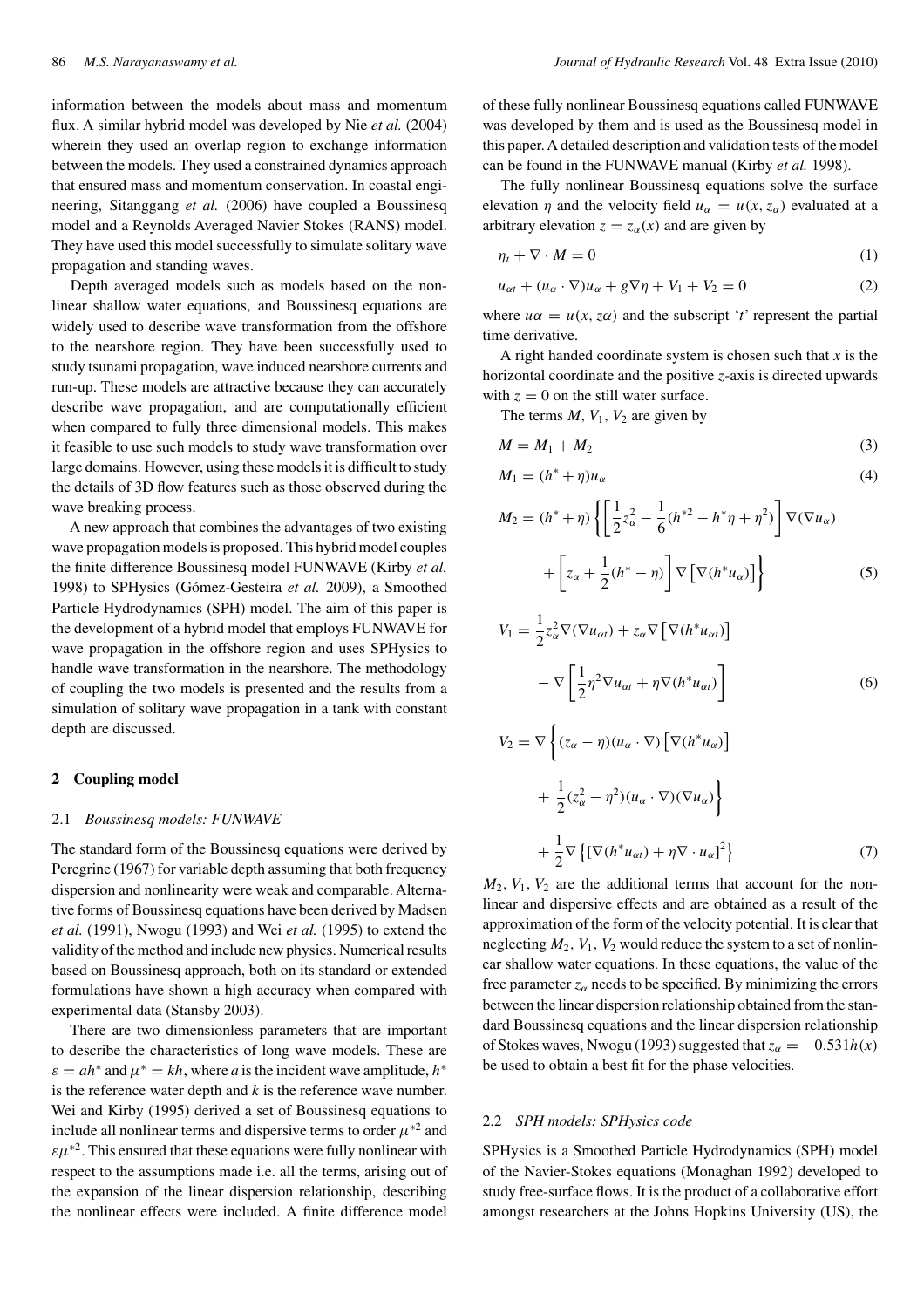University of Vigo (Spain) and the University of Manchester (UK). The first version of SPHysics was released on August 2007 and is available for public use at www.sphysics.org. A complete description of the software is available in the SPHysics user's guide (Gómez-Gesteira *et al.* 2009).

SPHysics can simulate various commonly observed freesurface flow phenomena such as dam breaks, landslides, sloshing in tanks and wave impacts on structures. The model, written in FORTRAN90, is in a modular form enabling users to add and remove features as desired. Consequently, the user has the flexibility to choose from a variety of kernel functions, kernel corrections, density filters, viscosity treatments, boundary conditions, time schemes, operating systems and compilers. The options chosen to run the simulations presented in this paper are briefly described below.

Capone *et al.* (2007) performed a set of numerical tests to assess the performance of different existing smoothing kernels commonly used in SPH. They concluded that the quintic Wendland kernel (Wendland 2005) was accurate, easy to implement and computationally inexpensive. Hence, the Wendland kernel is used in the simulations presented herein. However the Wendland kernel, as with a majority of kernels in SPH, suffers from tensile instability (Swegle *et al.* 1995) which could potentially result in particle clumping or explosion during a numerical simulation. The empirical tensile instability correction proposed by Monaghan (2000) is used to treat this problem. It is well known that the standard SPH interpolation introduces errors at the boundaries where the compact support of the kernel is incomplete. The mixed kernel and gradient corrections formulated by Chen and Beraun (2000) to ensure accurate estimation of functions and their gradients are used to ensure accurate interpolations near the boundaries. Repulsive forces (Monaghan and Kos 1999) are implemented to describe the boundary conditions. In order to adequately represent the laminar viscous effects, the laminar stress terms are discretized according to Morris *et al.* (1997). Viscous dissipation due to turbulent motions in the fluid are included in SPHysics by Favre-averaging the governing equations Dalrymple and Rogers (2006) and Shao and Gotoh (2005). The turbulent stresses in this Favre-averaged sub particle scale model are modeled using a Smagorinsky (Smagorinsky 1963) eddy viscosity technique. In order to maintain a stable solution, the density of the particles are reinitialized using a Shepard filter (Panizzo 2004, Colagrossi and Landrini 2003). The fluid is treated as weakly compressible in the present approach, which allows the use of an equation of state to determine fluid pressure, rather than solving a Poisson's equation. The permissible time step for a stable computation decreases with increasing sound speed. This precludes using the actual speed of sound in water to specify the compressibility as this would result in really small time steps. It has been shown by Monaghan (1994) that the numerical solutions are not influenced by the sound waves as long as the sound speed in the fluid is greater than ten times the maximum fluid velocity. Therefore, the compressibility is artificially specified to satisfy the above condition and allows for reasonable time step size. The Beeman algorithm (Beeman 1976) is applied in the numerical simulations to update the solutions in time. This time

stepping algorithm uses a Beeman predictor step and an Adams-Bashforth-Moulton corrector step and is accurate to third order. A variable time step is calculated according to Monaghan and Kos (1999).

#### 2.3 *Coupling theory*

The hybrid model presented here is a two way coupling, this means that information is transferred between models in both directions. Preliminary approaches of a hybrid model, which involved a one way coupling where information was transferred from the Boussinesq model to the SPH model, can be found in Narayanaswamy and Dalrymple (2005) and Crespo *et al*. (2008).

Consider the problem domain shown in Fig. 1. The domain is subdivided into a Boussinesq region and a SPH region. The solution in the domain is carried out using FUNWAVE from the offshore region till the virtual boundary CD. The flow is solved using SPHysics from virtual boundary AB till the dry beach. The overlap region ABCD is positioned offshore of the breaking zone so that the Boussinesq model computes the wave transformation in the non-breaking region and the SPH model handles the breaking and runup phases of the wave field. The Boussinesq model provides the boundary condition to the SPH model at boundary AB. Feedback from the SPH model to the Boussinesq model is provided through boundary conditions at the Boussinesq boundary CD.

The Boussinesq model solves for the nodal horizontal velocity  $u_{\alpha}$ , and wave height  $\eta_{\alpha}$  at a reference depth  $z = z_{\alpha}(x)$ . At each particle *i* (small dots in Fig. 1), the SPH model solves for velocities  $(u_i, w_i)$ , position  $(x_i, z_i)$ , density  $\rho_i$  and pressure  $P_i$ .

At each Boussinesq time step, the boundary values  $(u_{\alpha b}, \eta_{\alpha b})$ for FUNWAVE at the Boussinesq-SPH interface (line CD in Fig. 1), are specified using the information obtained from the SPH model. This technique to calculate the average velocity at a certain point was also applied in Gómez-Gesteira *et al.* (2005). The velocity is obtained by computing the smoothed particle velocity at elevation  $z = z_\alpha(x)$  from the SPH model as

$$
u_{\alpha b} = \sum_{j} u_j V_j W_{bj} \tag{8}
$$

The summation is carried out over all particles within a radius of 2*h* from  $(x_{\alpha b}, z_{\alpha}(x_{\alpha b}))$  where  $x_{\alpha b}$  is the *x*-coordinate position of line CD. The boundary value of the wave-height is obtained by determining the particle with the largest *z* value at  $x_{\alpha b}$ .



Figure 1 Schematic of the domain subdivision in the coupled model. Big dots correspond to Boussinesq model nodes, the small ones are SPH particles, the black squares are the wavemaker particles and the *ABCD* area is the overlap region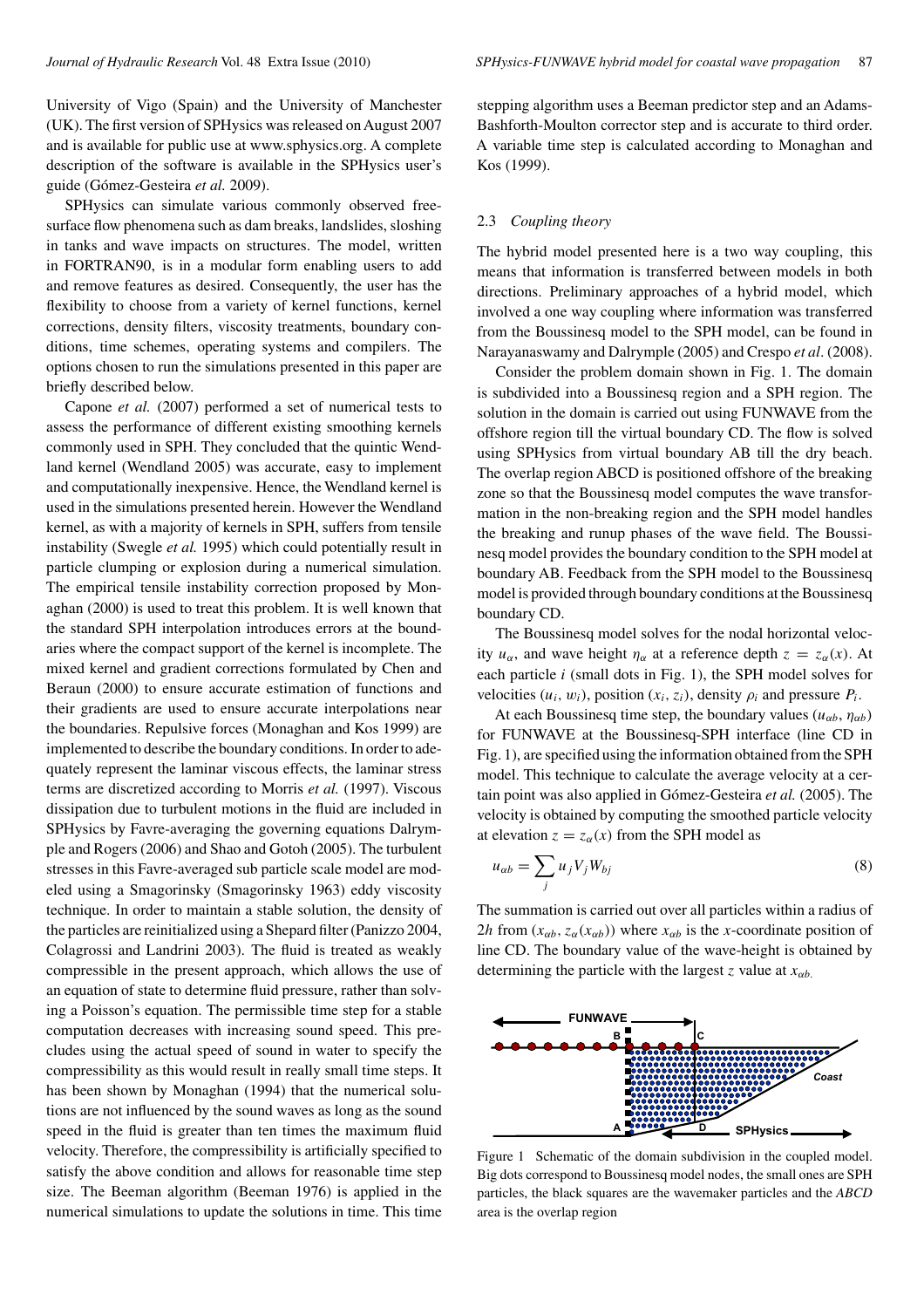The boundary conditions for the SPH model are implemented in the form of a Boussinesq wavemaker at boundary AB. A column of SPH boundary particles is placed along AB at  $t = 0$ . Subsequently, the velocity of these boundary particles is determined from the velocity of the adjacent Boussinesq nodes. The position of the wavemaker particles are then computed from these velocities.

Since the SPH timestep is much smaller than the Boussinesq time step, the Boussinesq nodal velocities at each SPH time step are computed using a linear interpolation in time. The temporal grids in the SPH and Boussinesq models are staggered by  $0.5\Delta t^b$ where  $\Delta t^b$  is the Boussinesq time step i.e. the SPH time lags the Boussinesq time by half a Boussinesq time step. When the SPH computations are carried out, the Boussinesq nodal velocities at each SPH time step are computed using a linear fit of the two most recent Boussinesq solutions.

Let the coordinates of a boundary particle *P* be denoted by  $(x_p, z_p)$ . The Boussinesq nodes on either side of  $x_p$  are first determined at each SPH time step. The Boussinesq velocity *uαp* at  $x_p$  is then determined by a linear interpolation in space. The Boussinesq model assumes a quadratic variation of the horizontal velocities over the depth. Hence, the velocity at*P* is determined as

$$
u_p = u_{\alpha p} + \frac{\partial z_{\alpha}}{\partial x} \frac{\partial h^* u_{\alpha}}{\partial x} + (z_{\alpha} - z_p) \frac{\partial}{\partial x} \frac{\partial h^* u_{\alpha p}}{\partial x} + z_{\alpha} \frac{\partial z_{\alpha}}{\partial x} \frac{\partial u_{\alpha p}}{\partial x} + \frac{1}{2} (z_{\alpha}^2 - z_p^2) \frac{\partial}{\partial x} \frac{\partial u_{\alpha p}}{\partial x}
$$
(9)

The position of the boundary particle *P* is then updated using  $x_p^{n+1} = x_p^n + \Delta t^S u_p$ , where  $\Delta t^s$  is the SPH time step.

# **3 Working example**

To prove the capability of this hybrid approach, the model is used to simulate the propagation of a solitary wave in a constant depth tank. The solitary wave is generated in the FUNWAVE domain. The wave is propagated into the region modeled by SPHysics, it is reflected at the end wall and propagated back into the FUNWAVE domain.

Figure 2 shows the initial configuration and the subdivided domain of this testcase. The tank is 20 m long with a water depth of 0.5 m. The FUNWAVE region starts at  $x = 0$  and extends to

Table 1 SPH parameters used in the numerical application

| $h$ (smoothing length)                | $0.0325 \,\mathrm{m}$                    |
|---------------------------------------|------------------------------------------|
| $\mu$ (kinematic viscosity)           | $1e^{-6}$ m <sup>2</sup> s <sup>-1</sup> |
| $n_p$ (number of particles)           | 5103                                     |
| $nb$ (boundary particles)             | 363                                      |
| $\langle dt \rangle$ (mean time step) | $\approx 1e^{-4}$ s                      |
|                                       |                                          |

 $x = 16$  m. SPHysics is used to model the wave evolution from  $x = 13$  m to  $x = 20$  m. The colored *ABCD* area corresponds to the overlap area. Black dots along *AB* line represent the wavemaker particles positions. These positions will change in time.

The solitary wave is generated at  $x = 4$  m with an amplitude  $a = 0.15$  m and a period  $T_p = 1$  s. A 20 cm grid size is used on FUNWAVE with a time step of  $t = 0.001$  seconds. The initial free surface elevation and velocity of the solitary wave can be obtained as a solution of the weakly nonlinear Boussinesq equations (Wei *et al.* (1995)). These are given as

$$
\eta(x, t = 0) = (C_1 + C_3) \sec h^2(C_2 x)
$$
\n(10)

$$
u_{\alpha}(x, t = 0) = C_4 \sec h^2(C_2 x)
$$
 (11)

The derivation and the coefficients  $C_i$  *i* = 1–4 are described in Wei *et al.* (1995).

The SPHysics numerical parameters used in the model are summarized in Table 1.

Snapshots of the SPH wavemaker (line AB in Fig. 2) at different time instants are depicted in Fig. 3. Each snapshot shows the  $u_{\alpha} = u(x, z_{\alpha})$  velocity at each *x*-node (solid line) and wavemaker velocities (arrows). The first snapshot (time  $= 4$  s) corresponds to the wave advancing in the *x*-direction, which corresponds to positive  $u_{\alpha}$ . Using these values of  $u_{\alpha}$  and Eq. (2), positive velocity values are obtained for SPH wavemaker particles (arrows). Hence the wavemaker advances in *x*-direction. The second snapshot (time  $= 8$  s) corresponds to the reflected wave after hitting the right wall. As expected, the observed negative values of  $u_{\alpha}$  generate negative velocities for wavemaker particles and the wavemaker propagates the wave offshore towards FUNWAVE region.

In order to analyze the performance of this hybrid model, results from the FUNWAVE part of the hybrid model and results



Figure 2 Initial setup of the testcase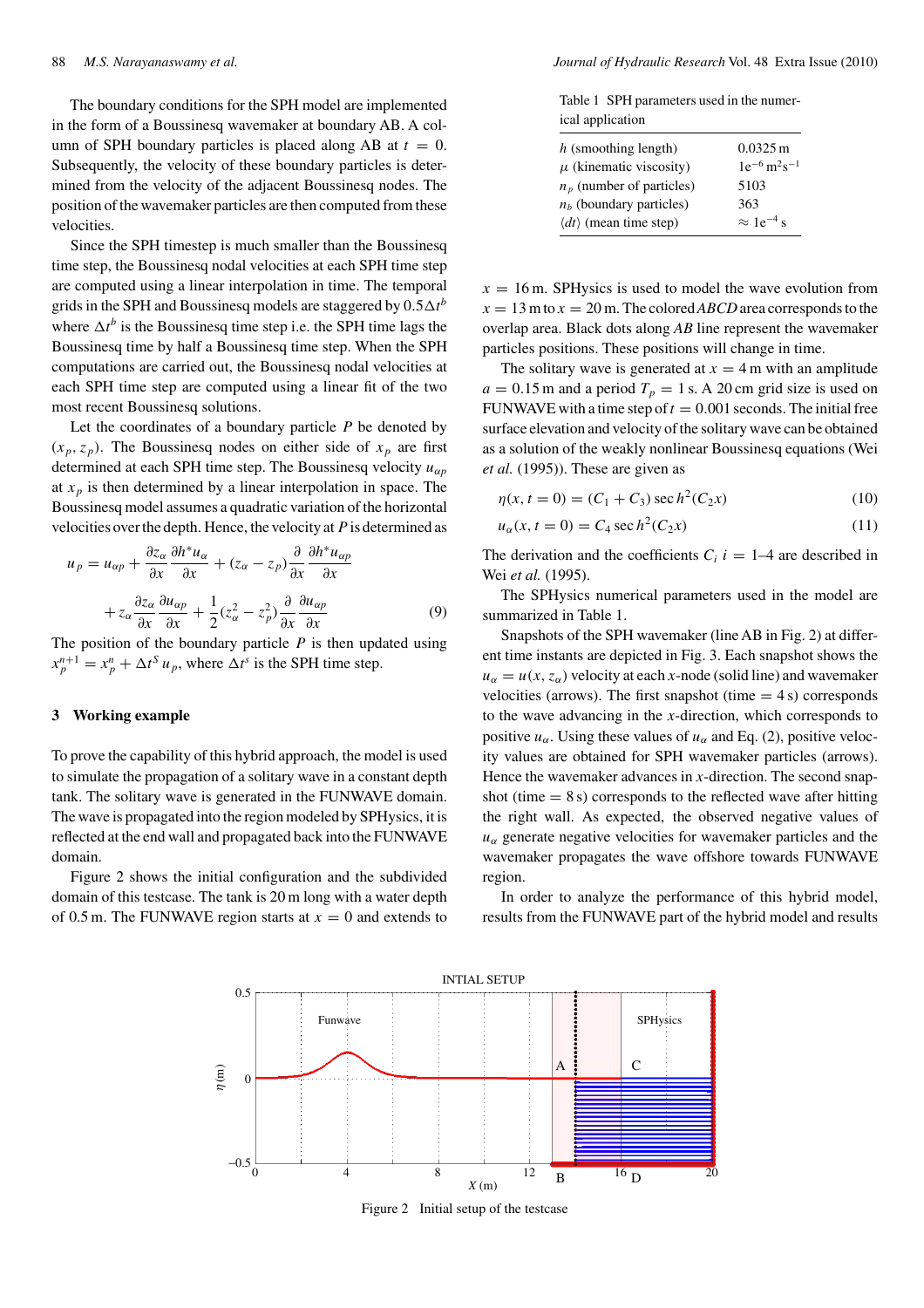

Figure 3 Wavemaker movement

obtained from using FUNWAVE to propagate the solitary wave over the entire domain are compared. Figure 4 shows the comparison between the free-surface elevation from solving the hybrid model (crosses) and from a pure FUNWAVE simulation of the solitary wave evolution in the entire domain for the simulation (solid line). The three first snapshots show the incoming wave propagating towards the SPH region and the last three figures correspond to the reflected wave. A better agreement is observed before the wave hits the end wall, while bigger differences are found observing the reflected wave. One reason for this is due to the fact that the impact mechanism of the wave against the end wall is handled by SPHysics in the hybrid model using a repulsive force and is handled in the pure FUNWAVE simulations by prescribing the reflection conditions of zero normal velocity and zero free surface slope in FUNWAVE. Also, the FUNWAVE boundary conditions are prescribed at line CD in Fig. 2 using Eq (1). This could lead to the differences observed in the wave heights as the simulation progresses.

Apart from this visual comparison, the observed differences in the snapshots of Fig. 4 can be quantified considering two statistical parameters as explained in Crespo *et al.* (2007):

$$
A_r = \sqrt{\sum_{i=1}^{N} (F_i^*)^2 / \sum_{i=1}^{N} (F_i^{\text{FUN}})^2}
$$
 (12)

$$
P_d = \sqrt{\sum_{i=1}^{N} (F_i^* - F_i^{\text{FUN}})^2 / \sum_{i=1}^{N} (F_i^{\text{FUN}})^2}
$$
(13)

where  $F_i^*$  and  $F_i^{\text{FUN}}$  refer to the free-surface position obtained from the hybrid model and from the pure FUNWAVE simulation respectively.

A perfect agreement between both signals should result in  $A_r \rightarrow 1$  and  $P_d \rightarrow 0$ . The results obtained using Eqs. (12)–(13) for the time instants depicted in Fig. 5 are shown in Table 2.

For the incident wave (Time  $=$  3 s–5 s), the average parameters are  $A_r = 0.93$  and  $P_d = 0.05$ , and for the reflected wave (Time  $= 7 s - 9 s$ ) are  $A_r = 0.78$  and  $P_d = 0.12$ . It is observed from

the statistical analysis as well that the incident waves as observed in the hybrid model and FUNWAVE compare better than the reflected wave. This test establishes the fact that the mechanism to transfer information from the SPHysics to FUNWAVE at line CD in Fig. 2 works reasonably well.

Figure 5 shows snapshots of the solitary wave at different instants in time obtained using the hybrid model. FUNWAVE results are plotted along the first 16 meters (solid line). The overlap region is represented by a colored background (13–16 m) and dots represent the SPHysics particles. The same instants of time as shown in Fig. 4 are depicted here i.e. the incoming wave is observed in the first three snapshots, the wave hits the right wall at  $Time = 6$  s and then the last three plots show the reflected wave as it propagates towards the Boussinesq region.

From Fig. 5, it can be observed that the wave heights predicted by FUNWAVE and SPHysics compare well in the overlap region for both the incident and reflected phases of the solitary wave propagation.

Following the same procedure used to quantitatively compare the results from the hybrid model and the pure FUNWAVE simulation, statistical parameters [Eqs.  $(12)$ – $(13)$ ] are calculated to measure the accuracy of the information transfer at the boundaries between the FUNWAVE and the SPH interfaces of the hybrid model. *F*<sup>∗</sup> *<sup>i</sup>* in Eqs. (12)–(13) now refers to the free-surface position obtained from SPH. Table 3 shows the results of the statistical analysis obtained for the time instants depicted in Fig. 5.

## **4 Concluding remarks**

A Hybrid SPHysics-FUNWAVE model to study coastal wave propagation has been developed and presented. This model has been developed with the idea of using FUNWAVE to propagate waves, with low computational cost, accurately till the surf zone and then using SPHysics to handle the breaking and post-breaking processes as it can naturally track multiply connected free surfaces. Thus, the advantages of both models are used to develop an efficient wave model. One of the key developments achieved in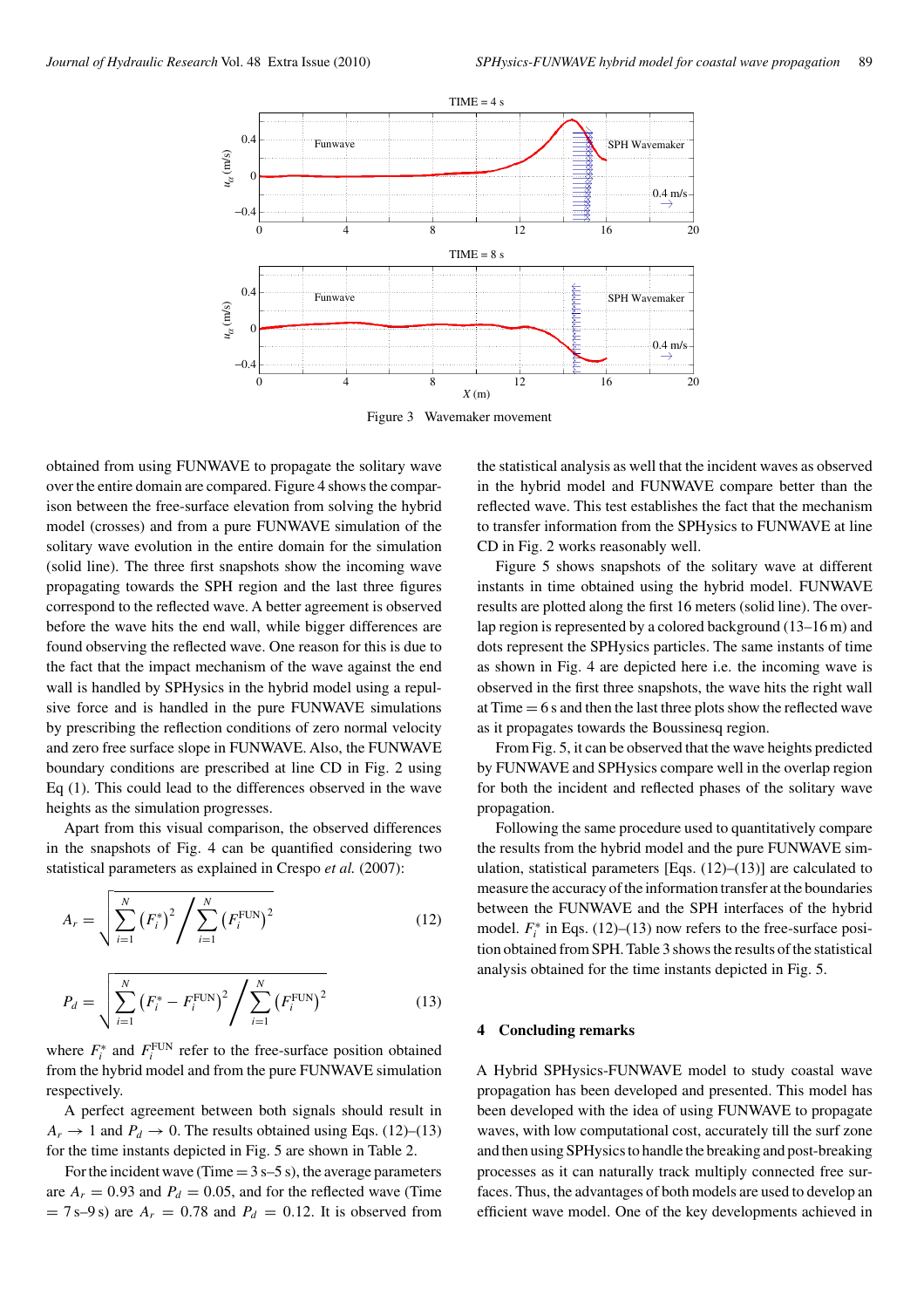

Figure 4 Comparison of FUNWAVE free-surface results

Table 2 Statistical comparison between the positions of the free-surface calculated only by FUNWAVE (solid line in Fig. 4) and by FUNWAVE coupled to SPH (crosses in Fig. 4) in the overlap region

Table 3 Statistical comparison between the position of the free-surface calculated only by FUNWAVE coupled to SPH (solid line in Fig. 5) and by SPH coupled to FUNWAVE in the overlap region. The free surface was calculated according to the position of the particles shown in Fig. 5

| Time           | $A_r$ | $P_d$ |
|----------------|-------|-------|
| 3s             | 0.97  | 0.05  |
| 4s             | 0.93  | 0.04  |
| 5s             | 0.88  | 0.05  |
| 6 s            | 0.82  | 0.08  |
| 7s             | 0.83  | 0.09  |
| 8s             | 0.74  | 0.16  |
| 9 <sub>s</sub> | 0.77  | 0.12  |

| Time            | $A_r$ | $P_d$ |
|-----------------|-------|-------|
| 3s              | 0.97  | 0.14  |
| 4s              | 0.95  | 0.39  |
| 5s              | 1.19  | 0.43  |
| 6s              | 1.14  | 0.26  |
| $7\,\mathrm{s}$ | 1.11  | 0.23  |
| 8 s             | 1.15  | 0.25  |
| 9 <sub>s</sub>  | 0.90  | 0.21  |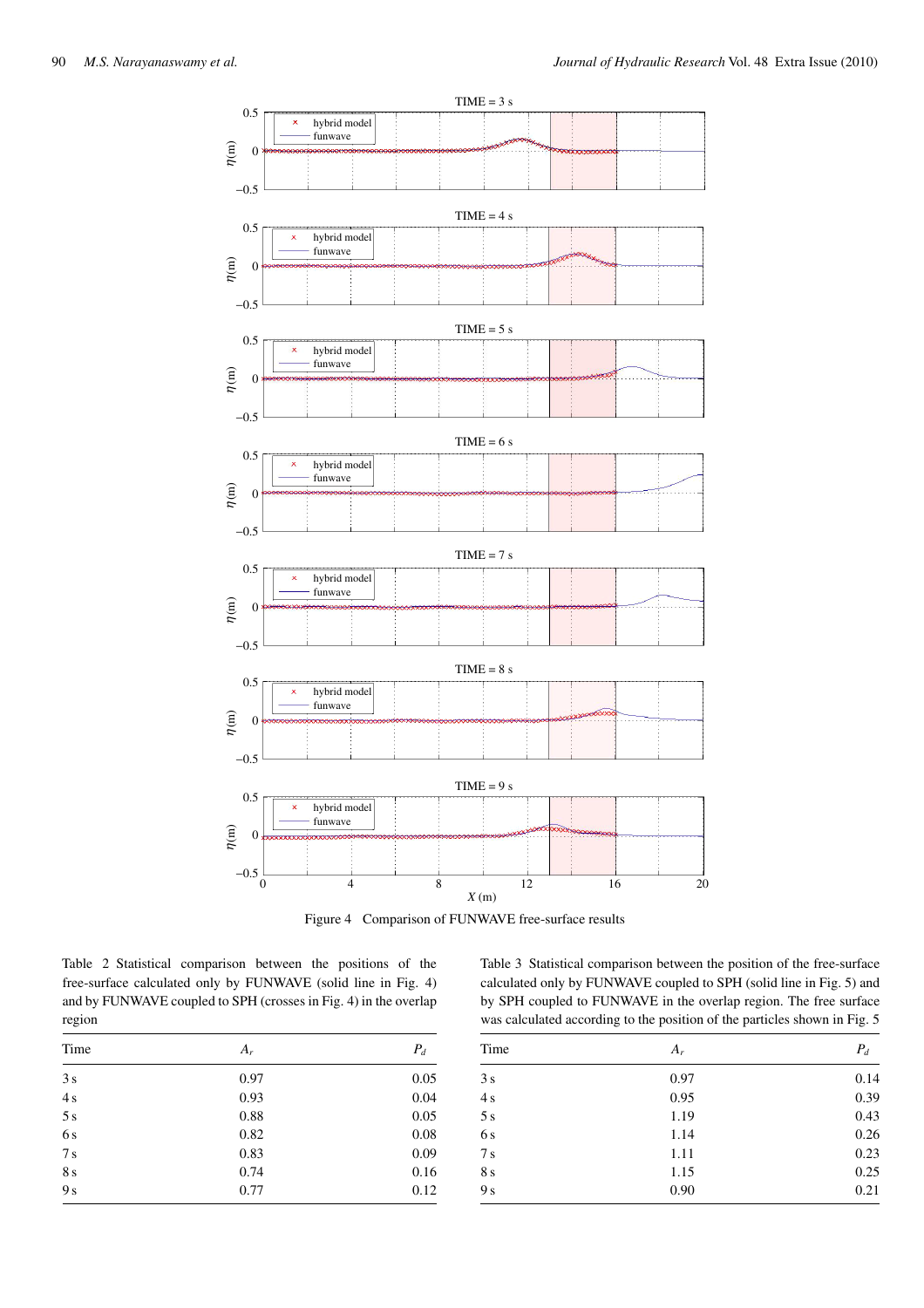

Figure 5 Different instants of wave propagation using the hybrid model

this model is the algorithm to prescribe the boundary conditions for the individual models in the overlap region.

A simple working case has been used to demonstrate the capability of the model to propagate a solitary wave in a constant depth tank. The results of the hybrid model were first compared with a pure FUNWAVE simulation of the same solitary wave in the same tank. Good free surface comparisons were found for the incident wave, although some differences were obtained for the reflected wave. These differences are due the formulation of viscous effects, and the manner in which wave reflection is treated in the individual models.

Subsequently, different the performance of the hybrid model has been assessed by comparing the FUNWAVE and SPHysics results of the wave heights in the overlap region at instants of time. Good comparisons between the two results were observed demonstrating the ability of the model to accurately transfer information between the SPHysics and FUNWAVE regions.

Additional research should be conducted to validate this hybrid model using published experimental data of solitary wave runup on planar beaches. Special attention should be paid to the study of the conservation properties of this coupling algorithm. Specifically, it is not clear that mass is conserved due to the manner in which information from SPH is used to specify the boundary conditions for the Boussinesq model. Once this model has been validated and the conservation properties studied, it is envisioned that a similar procedure will be carried out to couple 2D-FUNWAVE and 3D-SPHysics.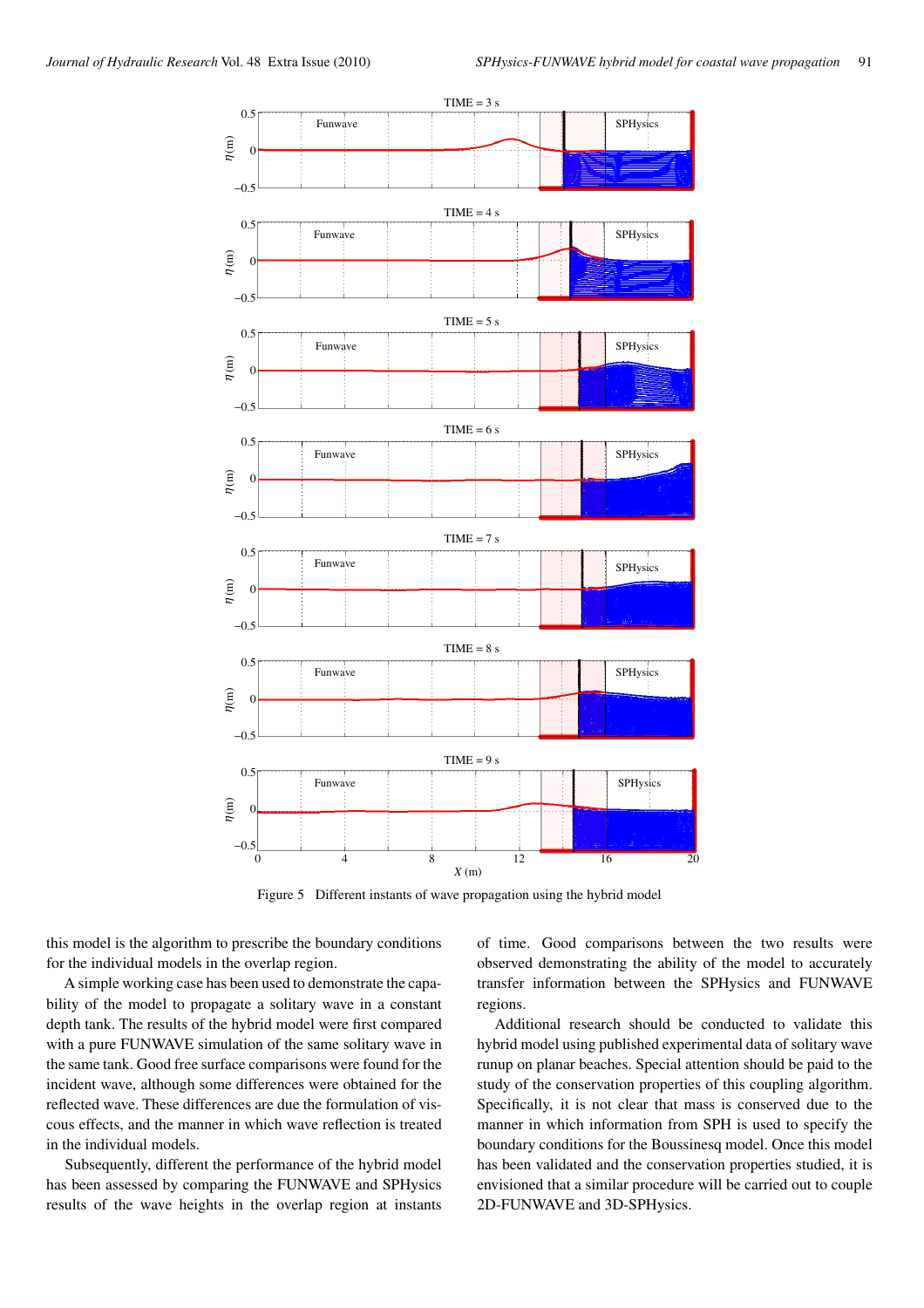#### **Acknowledgments**

This work was partially supported by Xunta de Galicia under project PGIDIT06PXIB383285PR. R.A.D. was partially supported by the Coastal Geoscience Program of the Office of Naval Research.

#### **Notation**

- $a =$ Incident wave amplitude
- $A_r$  = Relative amplitude (statistical parameter)
- $C_1, C_2, C_3$  = Parameters in Boussinesq equation
	- $g =$  Gravity acceleration
	- $h =$  Smoothing length
	- *h*<sup>∗</sup> = Reference water depth
	- $k =$  Reference wave number
	- $n_p$  = Number of particles
	- $P_d$  = Phase difference (statistical parameter)
	- $T_p$  = Period of the incident wave
	- $u_i$ ,  $w_i$  = Velocity of particle *i*
	- $u_{\alpha}$  = Nodal Boussinesq solution
	- $x_i$ ,  $z_i$  = Position of particle *i* 
		- $z_{\alpha}$  = Arbitrary reference where nodal FUNWAVE velocities are evaluated
	- $\Delta t^b$  = Boussinesq time step
	- $\Delta t^S$  = SPHysics time step
		- $\varepsilon$  = Dimensionless parameter
		- *η* = Free-surface elevation
		- $\mu$  = Kinematic viscosity
	- $\mu^*$  = Dimensionless parameter
	- $\rho_i$  = Particle density

#### **References**

- Beeman, D. (1976). Some multistep methods for use in molecular dynamics calculations. *J. Comput. Phys.* 20, 130–139.
- Capone, T., Panizzo, A., Cecioni, C., Dalrymple, R.A. (2007). Accuracy and stability of numerical schemes in SPH. *SPHERIC Second Intl. Workshop*, Madrid.
- Chen, J.K., Beraun, J.E. (2000). A generalized smoothed particle hydrodynamics method for nonlinear dynamic problems, *Comput. Meth. Appl. Mech. Engng.* 190, 225–239.
- Colagrossi, A., Landrini, M. (2003). Numerical simulation of interfacial flows by smoothed particle hydrodynamics. *J. Comput. Phys.* 191, 448–475.
- Crespo, A.J.C., Gómez-Gesteira, M., Dalrymple, R.A. (2007). 3D SPH simulation of large waves mitigation with a dike. *J. Hydr. Res.* 45(5), 631–642.
- Crespo, A.J.C., Narayanaswamy, M., Gómez-Gesteira, M., Dalrymple, R.A. (2008). A hybrid Boussinesq-SPH model for coastal wave propagation. Proc. IIIrd Intl. *SPHERIC Work-shop*, 11–16, Lausanne.
- Cui, G., Williams, B. (1998). Downstream characteristic Lagrangian hybrid method for flows in open channels, *J. Hyd. Res.* 36(3), 379–396.
- Dalrymple, R.A., Rogers, B. (2006). Numerical modeling of water waves with the SPH method. *Coastal Engng.* 53, 141– 147.
- Flekkoy, E.G., Wagner, G., Feder, J. (2000). Hybrid model for combined particle and continuum dynamics, *Europhysics Letters* 52(3), 271–276.
- Gómez-Gesteira, M., Cerqueiro, D., Crespo, C.M., Dalrymple, R.A. (2005). Green water overtopping analyzed with a SPH model. *Ocean Engng.* 32, 223–238.
- Gómez-Gesteira, M., Rogers, B.D., Dalrymple, R.A., Crespo, A.J.C., Narayanaswamy, M. (2009). User Guide for the SPHysics code.
- Kirby, J.T., Wei, G., Chen, Q., Kennedy, B.A., Dalrymple, R.A. (1998). FUNWAVE 1.0. Fully Nonlinear Boussinesq Wave Model Documentation and User's Manual. Research Report, Center for Applied Coastal Research Department of Civil Engineering, University of Delaware, September, 1998.
- Liu, P.L.F., Losada, I.J. (2002). Wave propagation modeling in coastal engineering. *J. Hydr. Res.* 40(3), 229–240.
- Madsen, P.A., Murray, R., Sorensen, O.R. (1991). A new form of Boussinesq equations with improved linear dispersin characteristics. *Coastal Engng.* 15, 371–388.
- Monaghan, J.J. (1992). Smoothed particle hydrodynamics. *Annual Rev. Astron. Appl.* 30, 543–574.
- Monaghan, J.J. (1994). Simulating free surface flows with SPH. *J. Comput. Phys.* 110, 399–406.
- Monaghan, J.J. (2000). SPH without tensile instability. *J. Comput. Phys.* 159, 290–311.
- Monaghan, J.J., Kos, A. (1999). Solitary waves on a Cretan beach. *J. Wtrwy. Port, Coastal and Ocean Engng.* 125, 145–154.
- Morris, J., Fox, P., Zhu, Y. (1997). Modeling low Reynolds number incompressible flows using SPH. *J. Comput. Phys.* 136, 214–226.
- Narayanaswamy, M., Dalrymple, R.A. (2005). A hybrid Boussinesq and SPH model for forced oscillations in basins. Fifth Int. *Symposium WAVES 2005*, 190.

Nie, X.B., Chen, S.Y., E, W.N., Robbins, M.O. (2004). A continuum and molecular dynamics hybrid method for micro- and nano- fluid flow. *J. Fluid Mech.* 500, 55–64.

Nwogu, O. (1993). An alternative form of the Boussinesq equations for nearshore wave propagation. *J. Waterway, Port, Coastal and Ocean Engng.* 119(6), 618–638.

- Panizzo, A. (2004). Physical and numerical modelling of subaerial landslide generated waves. *PhD thesis*, Universita degli Studi di L'Aquila.
- Peregrini, D.H. (1967). Long waves on a beach. *J. Fluid Mech.* 27, 815–820.
- Pun, K.L., Davidson, M.J., Wang H.J. (2000). Merging jets in a coflowing ambient fluid—A hybrid approach, *J. Hyd. Res.* 38(2), 105–114.